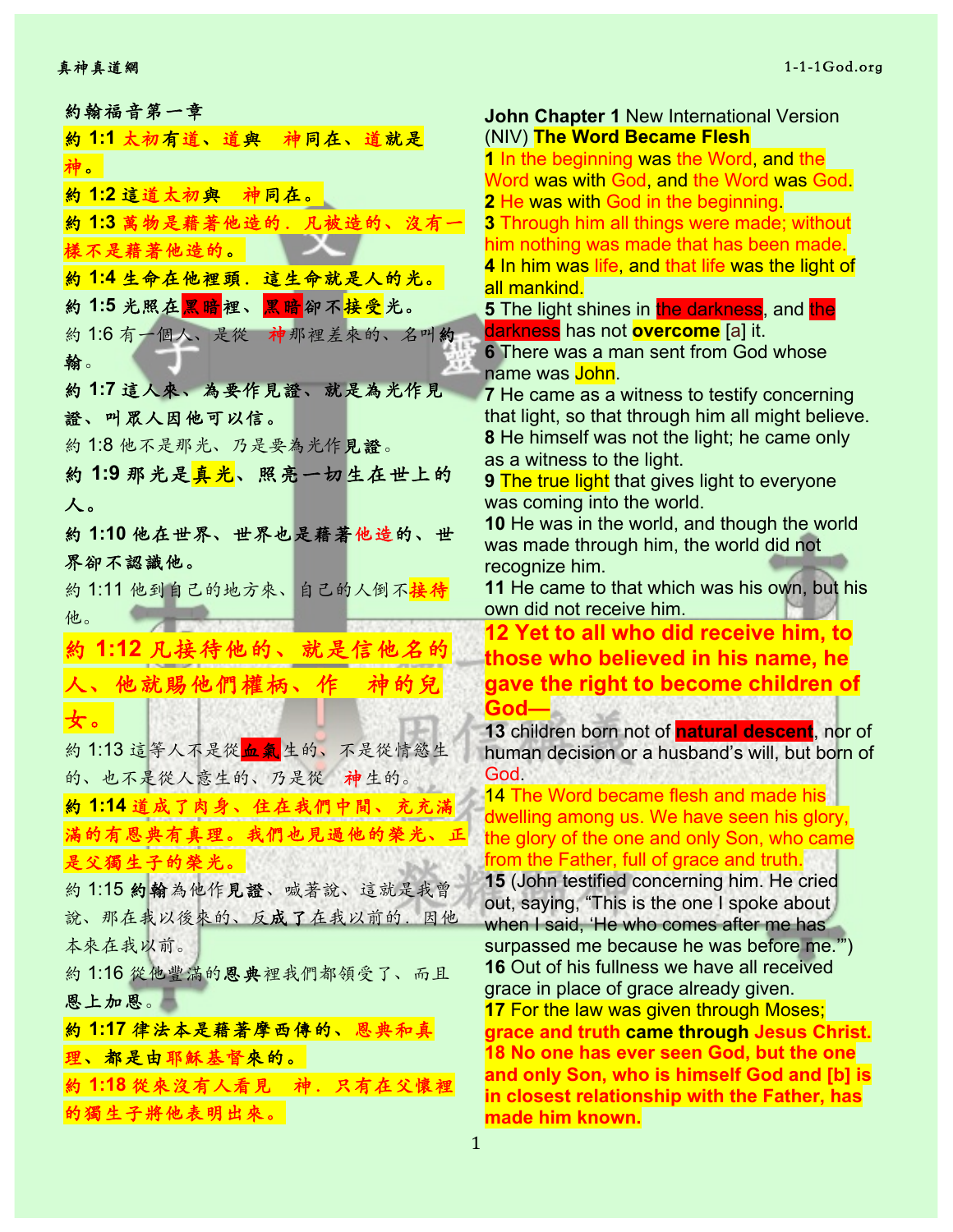| 真神真道網                                  |                                                     |
|----------------------------------------|-----------------------------------------------------|
| 約1:19 約翰所作的見證、記在下面. 猶太人從               | <b>19 Now this was John</b>                         |
| 耶路撒冷差祭司和利未人到約翰那裡、問他                    | Jewish leaders [c] in                               |
| 說、你是誰。                                 | and Levites to ask him                              |
| 約 1:20 他就明說、並不隱瞞.明說、我不是 <mark>基</mark> | 20 He did not fail to co<br>freely, "I am not the M |
|                                        | 21 They asked him, "T                               |
| 督。                                     | you Elijah?"                                        |
| 約1:21 他們又問他說、這樣你是誰呢、是以利亞               | He said, "I am not."                                |
| 麼. 他說、我不是. 是那先知麼、他回答說、不                | "Are you the Prophet?                               |
| 是。                                     | He answered, "No."                                  |
| 約1:22 於是他們說、你到底是誰、叫我們好回覆               | 22 Finally they said, "\                            |
|                                        | answer to take back to                              |
| 差我們來的人。你自己說、你是誰。                       | What do you say abou                                |
| 約 1:23 他說、我就是那在曠野有人聲喊著 △               | 23 John replied in the                              |
| 說、修直主的道路、正如先知以賽亞所說的。                   | prophet, "I am the void<br>wilderness, 'Make stra   |
| 約1:24 那些人是法利赛人差來的。〔或作那差                | Lord."" [d] Isaiah 40:3                             |
| 來的是法利賽人〕                               | <b>24 Now the Pharisees</b>                         |
| 約1:25 他們就問他說、你既不是 <mark>基督</mark> 、不是以 | 25 questioned him, "W                               |
|                                        | you are not the Messia                              |
| 利亞、也不是那先知、為甚麼施洗呢。                      | Prophet?"                                           |
| 約1:26 約翰回答說、我是用水施洗、但有一位                | 26 "I baptize with [e] w                            |
| 站在你們中間、是你們不認識的、                        | among you stands on                                 |
| 約1:27 就是那在我以後來的、我給他解鞋帶、也               | 27 He is the one who                                |
| 不配。                                    | straps of whose sanda<br>untie."                    |
| 約1:28 這是在約但河外伯大尼、〔有古卷作伯大               | <b>28 This all happened a</b>                       |
|                                        | side of the Jordan, wh                              |
| 巴喇〕約翰施洗的地方作的見證。                        | <b>John Testifies About J</b>                       |
| <mark>約1:29次日、約翰看見耶穌</mark> 來到他那裡、就    | 29 The next day John                                |
| 神的羔羊、除去〔或作背負〕世<br>說、看哪、                | toward him and said, '                              |
| 人罪孽的。                                  | who takes away the si                               |
| 約1:30這就是我曾說、有一位在我以後來、反成                | <b>30 This is the one I me</b>                      |
| 了在我以前的. 因他本來在我以前。                      | who comes after me h<br>because he was befor        |
|                                        | 31 I myself did not kn                              |
| 約1:31 我先前不認識他. 如今我來用水施洗、               | came baptizing with w                               |
| 為要叫他顯明給以色列人。                           | be revealed to Israel."                             |
| 約1:32 約翰又作見證說、我曾看見聖靈彷                  | <b>32 Then John gave th</b>                         |
| <b>彿鴿子、從天降下、住在他的身上。</b>                | <u>Spirit come down from</u>                        |
| 約1:33 我先前不認識他. 只是那差我來用                 | remain on him.                                      |
|                                        | 33 And I myself did no                              |
| 水施洗的、對我說、你看見聖靈降下來、                     | who sent me to baptiz<br><u>'The man on whom yo</u> |
| 住在誰的身上、誰就是用聖靈施洗的。                      | down and remain is th                               |
| 約1:34 我看見了、就證明這是 神的兒                   | with the Holy Spirit '                              |
| 子。                                     | <b>34 I have seen and I to</b>                      |
|                                        | <b>Chosen One.</b> [f]                              |
| 約1:35 再次日、約翰同兩個門徒站在那裡。                 | 35 The next day John                                |

### $1-1-1$ God.org

**19** Is testimony when the **Jerusalem sent priests** i who he was. **20** April confessed essiah<sup>"</sup> **21** Then who are you? Are "Are you the Prophet?" **22** Finally they said, "Who are you? Give us an b those who sent us. It yourself?" **23** words of Isaiah the ce of one calling in the aight the way for the who had been sent **Phy then do you baptize if** ah, nor Elijah, nor the vater," John replied, "but e you do not know. **2007** comes after me, the als I am not worthy to at Bethany on the other ere John was baptizing. lesus saw **Jesus** coming 'Look, the Lamb of God, in of the world! eant when I said, 'A man as surpassed me re me.' **Jow him, but the reason I** ater was that he might **is testimony: "I saw the** n heaven as a dove and **33** And I myself did not know him, but the one  $\,$  with water told me. **In see the Spirit come** ie one who will baptize <u>8 A parality that this is God's</u>

**35** The next day John was there again with two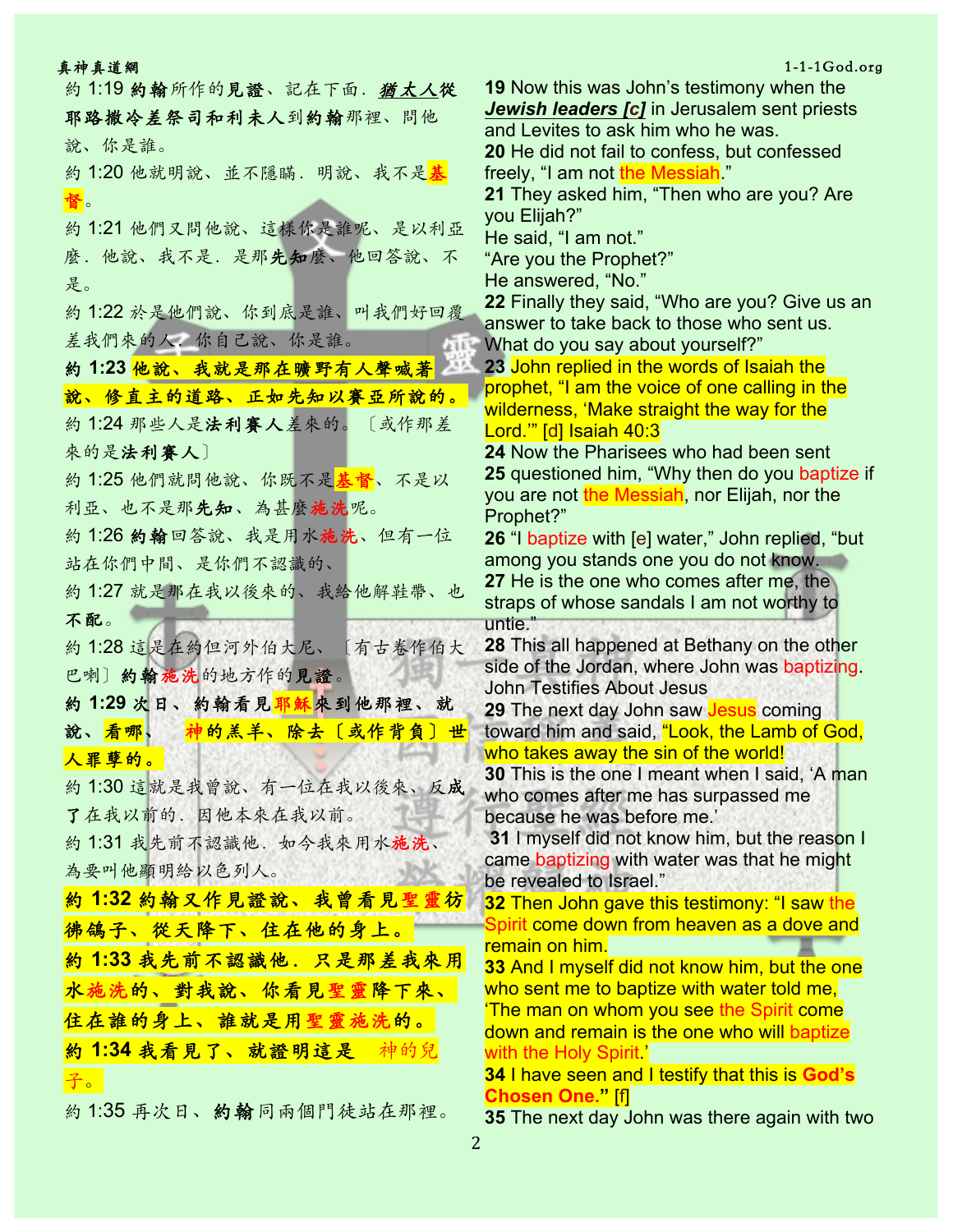約 1:36 他見<mark>耶穌</mark>行走、就說、看哪、這是 神 的羔羊。

約1:37 兩個門徒聽見他的話、就跟從了耶穌。 約 1:38 耶穌轉過身來、看見他們跟著、就問他 們說、你們要甚麼。他們說、拉比、在那裡住。 (拉比翻出來、就是夫子。)

約1:39 耶穌說、你們來看。他們就去看他在 那裡住、這⼀天便與他同住、那時約有申正 了。

約 **1:40** 聽見約翰的話、跟從耶穌的那兩個 ⼈、⼀個是西門彼得的兄弟安得烈。 約 **1:41** 他先找著自⼰的哥哥西門、對他說、 我們遇見彌賽亞了、(彌賽亞翻出來、就是基 督)

約 **1:42** 於是領他去見耶穌。耶穌看著他說、 你是約翰的兒子西門、〔約翰馬太十六章十七 節稱約拿〕你要稱為磯法.(磯法翻出來、就 是彼得。)

約1:43 又次日、耶穌想要往加利利去、遇見腓 力、就對他說、來跟從我罷。

約 1:44 這腓力是伯賽大人、和安得烈、彼得同 城。

約 **1:45** 腓⼒找著拿但業、對他說、摩西在律 法上所寫的、和眾先知所記的那一位、我們遇 見了、就是約瑟的兒子拿撒勒人耶穌。

約 **1:46** 拿但業對他說、拿撒勒還能出甚麼好 的麼。腓力說、你來看。

約1:47 耶穌看見拿但業來、就指著他說、看 <mark>哪</mark>、這是個<mark>真以色列人、他心裡是沒有</mark>詭詐 的。

約1:48 拿但業對耶穌說、你從那裡知道我呢。 耶穌回答說、腓力還沒有招呼你、你在無花果樹 底下、我就看見你了。

約 **1:49** 拿但業說、拉比、你是 神的兒⼦、 你是以色列的王。

約1:50 耶穌對他說、因為我說在無花果樹底下 看見你、你就信麼.你將要看見比這更大的事。 of his disciples.

**36** When he saw **Jesus** passing by, he said, "Look, the Lamb of God!"

**37** When the two disciples heard him say this, they followed **Jesus**.

**38** Turning around, Jesus saw them following and asked, "What do you want?"

They said, "Rabbi" (which means "Teacher"), "where are you staying?"

**39** "Come," he replied, "and you will see." So they went and saw where he was staying, and they spent that day with him. It was about four in the afternoon.

**40** Andrew, Simon Peter's brother, was one of the two who heard what John had said and who had followed **Jesus**.

**41** The first thing Andrew did was to find his brother Simon and tell him, "We have found the Messiah" (that is, the Christ).

**42** And he brought him to Jesus.

Jesus looked at him and said, "You are Simon son of John. You will be called Cephas" (which, when translated, is Peter  $[g]$ ).

**43** The next day **Jesus** decided to leave for Galilee. Finding Philip, he said to him, **"Follow me."**

**44** Philip, like Andrew and Peter, was from the town of Bethsaida.

**45** Philip found Nathanael and told him, "We have found the one Moses wrote about in the Law, and about whom the prophets also wrote—Jesus of Nazareth, the son of Joseph." **46** "Nazareth! Can anything good come from there?" Nathanael asked.

"Come and see," said Philip.

**47** When Jesus saw Nathanael

approaching, he said of him, "Here truly is an Israelite in whom there is no deceit."

**48** "How do you know me?" Nathanael asked. Jesus answered, "I saw you while you were still under the fig tree before Philip called you."

**49** Then Nathanael declared, "Rabbi, you are the Son of God; you are the king of Israel." **50** Jesus said, "**You believe [h]** because I told you I saw you under the fig tree. You will see greater things than that."